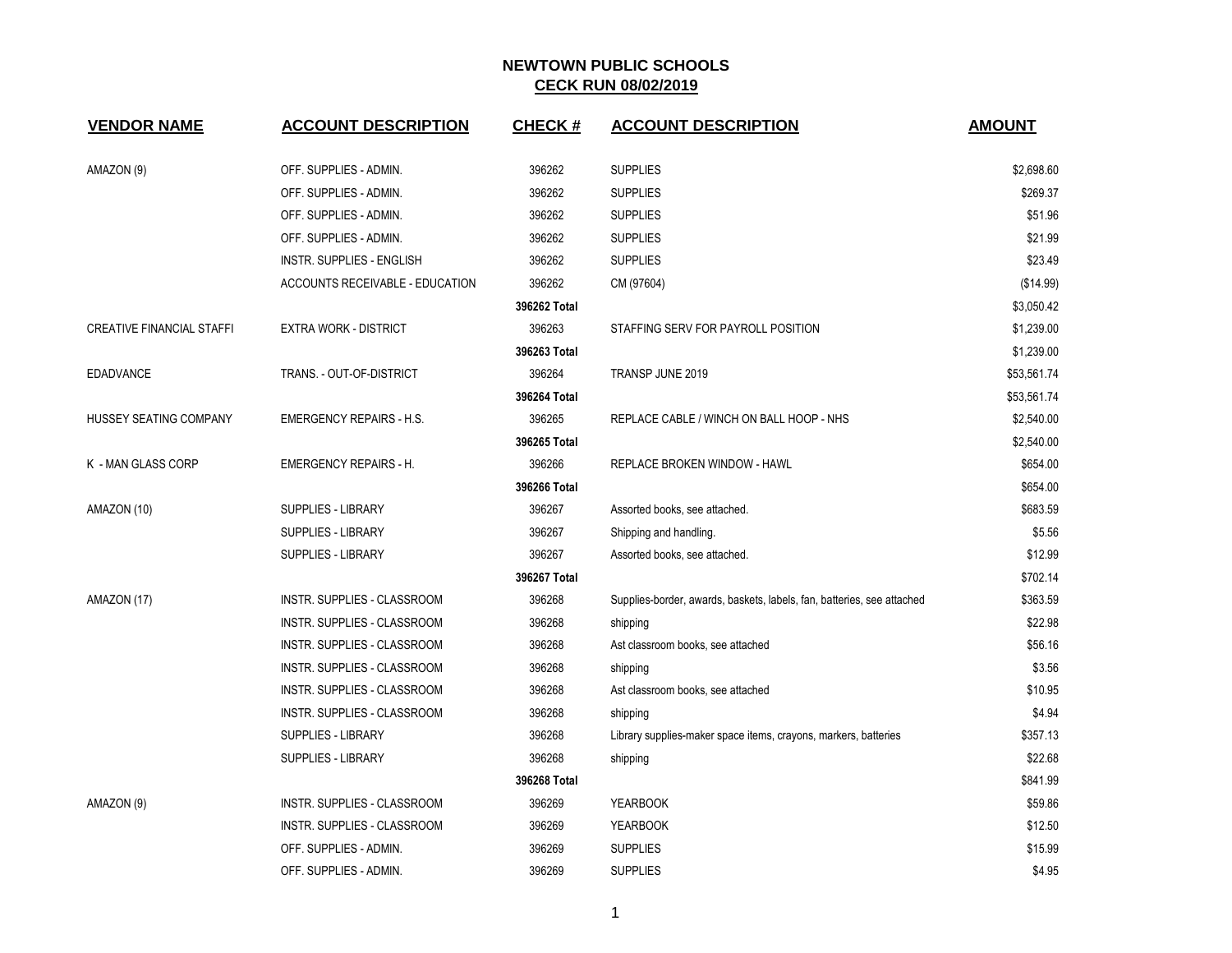| <b>VENDOR NAME</b>          | <b>ACCOUNT DESCRIPTION</b>      | <b>CHECK#</b> | <b>ACCOUNT DESCRIPTION</b>                         | <b>AMOUNT</b> |
|-----------------------------|---------------------------------|---------------|----------------------------------------------------|---------------|
| AMAZON (9)                  | OFF. SUPPLIES - ADMIN.          | 396269        | <b>SUPPLIES</b>                                    | \$14.85       |
|                             | OFF. SUPPLIES - ADMIN.          | 396269        | <b>SUPPLIES</b>                                    | \$59.98       |
|                             | OFF. SUPPLIES - ADMIN.          | 396269        | <b>SUPPLIES</b>                                    | \$57.56       |
|                             | OFF. SUPPLIES - ADMIN.          | 396269        | <b>SUPPLIES</b>                                    | \$27.00       |
|                             | OFF. SUPPLIES - ADMIN.          | 396269        | <b>SUPPLIES</b>                                    | \$24.58       |
|                             | OFF. SUPPLIES - ADMIN.          | 396269        | <b>SUPPLIES</b>                                    | \$114.24      |
|                             | OFF. SUPPLIES - ADMIN.          | 396269        | <b>SUPPLIES</b>                                    | \$27.83       |
|                             |                                 | 396269 Total  |                                                    | \$419.34      |
| ANTHEM BLUE CROSS AN        | P/R - VOLUNTARY VISION INS.     | 396270        | VISION AUG 2019                                    | \$1,156.94    |
|                             | P/R - VOLUNTARY VISION INS.     | 396270        | VISION JULY 2019                                   | \$1,173.70    |
|                             |                                 | 396270 Total  |                                                    | \$2,330.64    |
| <b>ANTHEM LIFE</b>          | P/R - VOLUNTARY LIFE INS.       | 396271        | LIFE AUG 2019                                      | \$1,917.25    |
|                             | P/R - VOLUNTARY LTD INS.        | 396271        | LTD AUG 2019                                       | \$3,788.98    |
|                             |                                 | 396271 Total  |                                                    | \$5,706.23    |
| <b>AUTO HOME COMMERCIAL</b> | <b>EMERGENCY REPAIRS - H.S.</b> | 396272        | PA SYSTEM / CLOCK REPAIRS - NHS                    | \$290.06      |
|                             | <b>B&amp;G CONTRACTED SERV.</b> | 396272        | QUARTERLY INTERCOM TESTING - ALL SCHOOLS 2019-2020 | \$6,900.00    |
|                             |                                 | 396272 Total  |                                                    | \$7,190.06    |
| AUTOMATED BUILDING SYSTEM   | <b>B&amp;G CONTRACTED SERV.</b> | 396273        | ALERTON SYSTEM PREV MAINT CONTRACT 2019-2020       | \$9,068.00    |
|                             | <b>B&amp;G CONTRACTED SERV.</b> | 396273        | ALERTON SYSTEM PREV MAINT CONTRACT 2019-2020       | \$4,124.00    |
|                             | <b>B&amp;G CONTRACTED SERV.</b> | 396273        | ALERTON SYSTEM PREV MAINT CONTRACT 2019-2020       | \$4,124.00    |
|                             | <b>B&amp;G CONTRACTED SERV.</b> | 396273        | ALERTON SYSTEM PREV MAINT CONTRACT 2019-2020       | \$9,068.00    |
|                             | <b>B&amp;G CONTRACTED SERV.</b> | 396273        | ALERTON SYSTEM PREV MAINT CONTRACT 2019-2020       | \$4,124.00    |
|                             | <b>B&amp;G CONTRACTED SERV.</b> | 396273        | ALERTON SYSTEM PREV MAINT CONTRACT 2019-2020       | \$2,938.00    |
|                             | <b>B&amp;G CONTRACTED SERV.</b> | 396273        | ALERTON SYSTEM PREV MAINT CONTRACT 2019-2020       | \$9,068.00    |
|                             |                                 | 396273 Total  |                                                    | \$42,514.00   |
| CAROLINA BIOLOGICAL         | INSTR. SUPPLIES - CLASSROOM     | 396274        | Owl Pellets, Large, Item # 227880                  | \$140.00      |
|                             | INSTR. SUPPLIES - CLASSROOM     | 396274        | Professional Potting Soil, 17L, Item #972832       | \$66.15       |
|                             | INSTR. SUPPLIES - CLASSROOM     | 396274        | Seed, Lima, Bush Bean, 1/2 lb., Item # 971907      | \$17.08       |
|                             |                                 | 396274 Total  |                                                    | \$223.23      |
| CDW GOVERNMENT, INC.        | EQUIPMENT - INFO. TECH.         | 396275        | Anywhere Cart AC CDWG Part # 5073318               | \$3,900.00    |
|                             |                                 | 396275 Total  |                                                    | \$3,900.00    |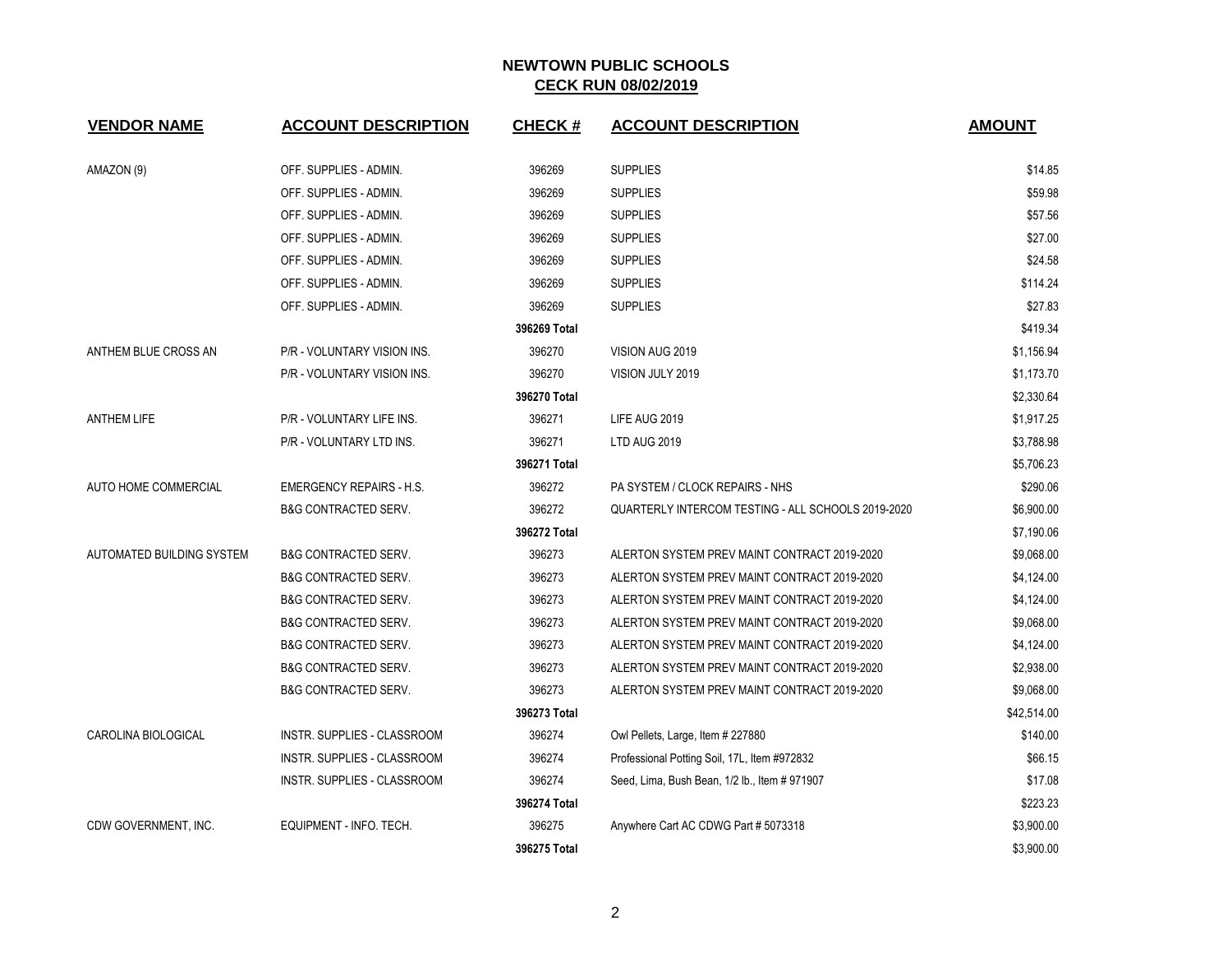| <b>VENDOR NAME</b>                 | <b>ACCOUNT DESCRIPTION</b>         | <b>CHECK#</b> | <b>ACCOUNT DESCRIPTION</b>                             | <b>AMOUNT</b> |
|------------------------------------|------------------------------------|---------------|--------------------------------------------------------|---------------|
| <b>CIRMA</b>                       | PROPERTY INSURANCE                 | 396276        | ADD 490 VERKADA CAMERAS                                | \$51.00       |
|                                    |                                    | 396276 Total  |                                                        | \$51.00       |
| CONNECTICUT PEST ELIMINAT          | <b>B&amp;G CONTRACTED SERV.</b>    | 396277        | PEST CONTROL (ALL SCHOOLS) - JULY, 2019                | \$900.00      |
|                                    | <b>B&amp;G CONTRACTED SERV.</b>    | 396277        | CLEAR BEE NESTS FOR EXTERIOR CAMERA REPLACE            | \$175.00      |
|                                    | <b>B&amp;G CONTRACTED SERV.</b>    | 396277        | CLEAR BEE NESTS FOR EXTERIOR CAMERA REPLACE            | \$150.00      |
|                                    | <b>B&amp;G CONTRACTED SERV.</b>    | 396277        | CLEAR BEE NESTS FOR EXTERIOR CAMERA REPLACE            | \$150.00      |
|                                    | <b>B&amp;G CONTRACTED SERV.</b>    | 396277        | CLEAR BEE NESTS FOR EXTERIOR CAMERA REPLACE            | \$150.00      |
|                                    | <b>B&amp;G CONTRACTED SERV.</b>    | 396277        | CLEAR BEE NESTS FOR EXTERIOR CAMERA REPLACE            | \$150.00      |
|                                    |                                    | 396277 Total  |                                                        | \$1,675.00    |
| <b>CREATIVE FINANCIAL STAFFI</b>   | <b>EXTRA WORK - DISTRICT</b>       | 396278        | STAFFING SERV FOR PAYROLL POSITION                     | \$1,260.00    |
|                                    |                                    | 396278 Total  |                                                        | \$1,260.00    |
| DEMCO INC.                         | <b>INSTR. SUPPLIES - CLASSROOM</b> | 396279        | Shelving for LMC, Dove gray Per attached quote.        | \$1,367.05    |
|                                    | INSTR. SUPPLIES - CLASSROOM        | 396279        | freight charges                                        | \$376.01      |
|                                    |                                    | 396279 Total  |                                                        | \$1,743.06    |
| <b>DISCOUNT MUGS</b>               | <b>INSTR. SUPPLIES - CLASSROOM</b> | 396280        | Item# IVRBRCA (white)                                  | \$244.00      |
|                                    | <b>INSTR. SUPPLIES - CLASSROOM</b> | 396280        | 1 screen charge                                        | \$50.00       |
|                                    | INSTR. SUPPLIES - CLASSROOM        | 396280        | Shipping & Handling                                    | \$29.00       |
|                                    | INSTR. SUPPLIES - CLASSROOM        | 396280        | for the final amount.                                  | (\$24.40)     |
|                                    |                                    | 396280 Total  |                                                        | \$298.60      |
| <b>EAGLE FENCE &amp; GUARDRAIL</b> | <b>EMERGENCY REPAIRS - H.S.</b>    | 396281        | <b>REPAIR SECURITY GATE - NHS</b>                      | \$335.00      |
|                                    |                                    | 396281 Total  |                                                        | \$335.00      |
| <b>EDADVANCE</b>                   | MEMBERSHIPS - SUPER.               | 396282        | WCSA WESTERN CT MEMBERSHIP 2019/20                     | \$1,567.73    |
|                                    |                                    | 396282 Total  |                                                        | \$1,567.73    |
| <b>EDUCATORS PUBLISHING SERV</b>   | INSTR. SUPPLIES - SP. ED. PREK-8   | 396283        | SEE ATTACHED LIST FOR EXPLODE THE CODE                 | \$497.40      |
|                                    | INSTR. SUPPLIES - SP. ED. PREK-8   | 396283        | <b>SHIPPING</b>                                        | \$59.69       |
|                                    |                                    | 396283 Total  |                                                        | \$557.09      |
| <b>ENCORE FIRE PROTECTION</b>      | <b>B&amp;G CONTRACTED SERV.</b>    | 396284        | SEMI ANNUAL FIRE EXT SVC JUL/DEC 2019-2020 ALL SCHOOLS | \$308.70      |
|                                    | <b>B&amp;G CONTRACTED SERV.</b>    | 396284        | SEMI ANNUAL FIRE EXT SVC JUL/DEC 2019-2020 ALL SCHOOLS | \$57.60       |
|                                    | <b>B&amp;G CONTRACTED SERV.</b>    | 396284        | SEMI ANNUAL FIRE EXT SVC JUL/DEC 2019-2020 ALL SCHOOLS | \$181.81      |
|                                    | <b>B&amp;G CONTRACTED SERV.</b>    | 396284        | SEMI ANNUAL FIRE EXT SVC JUL/DEC 2019-2020 ALL SCHOOLS | \$134.40      |
|                                    | <b>B&amp;G CONTRACTED SERV.</b>    | 396284        | SEMI ANNUAL FIRE EXT SVC JUL/DEC 2019-2020 ALL SCHOOLS | \$409.07      |
|                                    | <b>B&amp;G CONTRACTED SERV.</b>    | 396284        | SEMI ANNUAL FIRE EXT SVC JUL/DEC 2019-2020 ALL SCHOOLS | \$439.76      |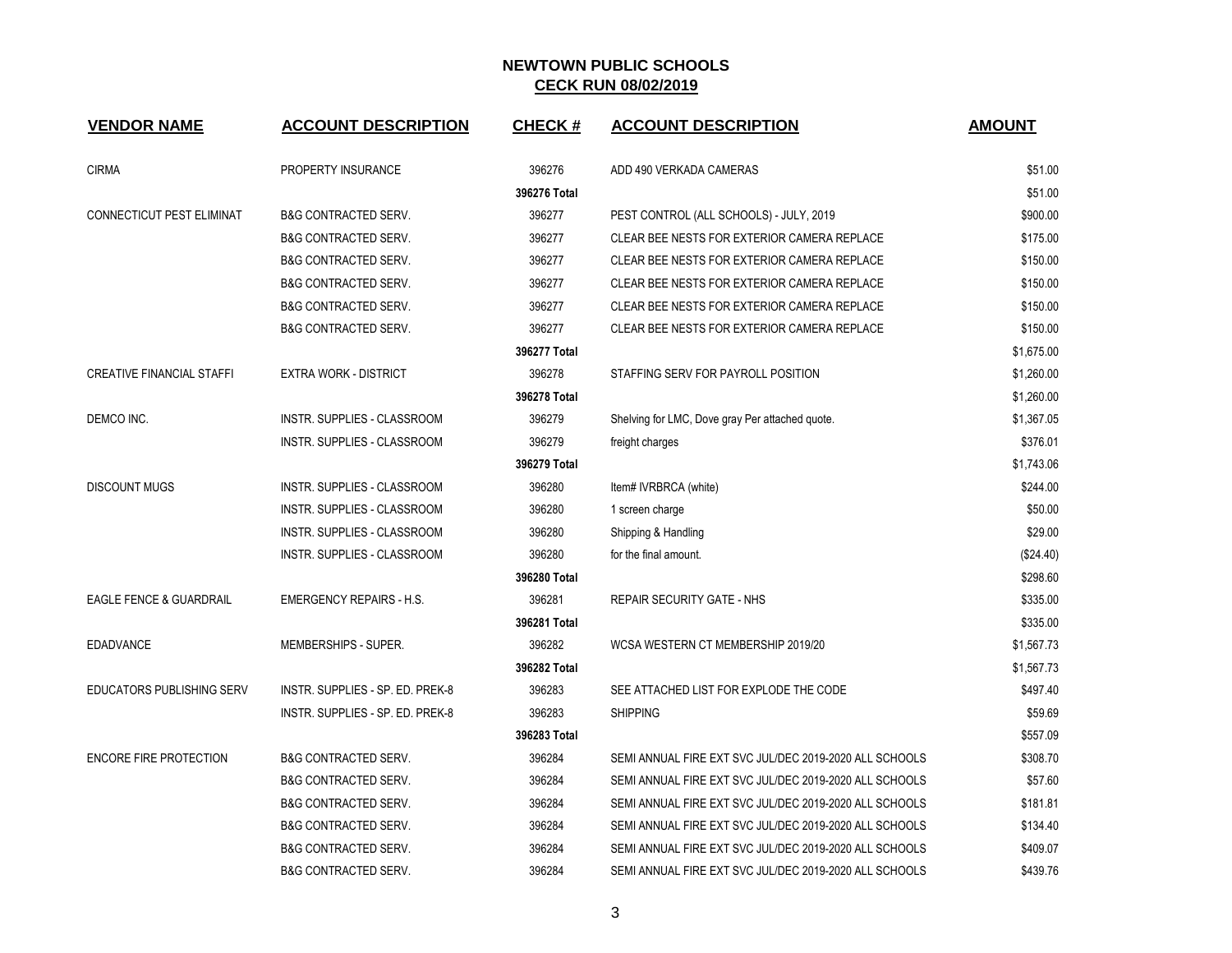| <b>VENDOR NAME</b>              | <b>ACCOUNT DESCRIPTION</b>          | <b>CHECK#</b> | <b>ACCOUNT DESCRIPTION</b>                             | <b>AMOUNT</b> |
|---------------------------------|-------------------------------------|---------------|--------------------------------------------------------|---------------|
| <b>ENCORE FIRE PROTECTION</b>   | <b>B&amp;G CONTRACTED SERV.</b>     | 396284        | SEMI ANNUAL FIRE EXT SVC JUL/DEC 2019-2020 ALL SCHOOLS | \$720.96      |
|                                 | <b>B&amp;G CONTRACTED SERV.</b>     | 396284        | SEMI ANNUAL FIRE SUPPRESSION SVC JUL/DEC 2019-2020     | \$275.54      |
|                                 | <b>B&amp;G CONTRACTED SERV.</b>     | 396284        | SEMI ANNUAL FIRE SUPPRESSION SVC JUL/DEC 2019-2020     | \$207.28      |
|                                 | <b>B&amp;G CONTRACTED SERV.</b>     | 396284        | SEMI ANNUAL FIRE SUPPRESSION SVC JUL/DEC 2019-2020     | \$365.00      |
|                                 | <b>B&amp;G CONTRACTED SERV.</b>     | 396284        | SEMI ANNUAL FIRE SUPPRESSION SVC JUL/DEC 2019-2020     | \$1,525.76    |
|                                 | <b>B&amp;G CONTRACTED SERV.</b>     | 396284        | SEMI ANNUAL FIRE SUPPRESSION SVC JUL/DEC 2019-2020     | \$211.52      |
|                                 | <b>B&amp;G CONTRACTED SERV.</b>     | 396284        | SEMI ANNUAL FIRE SUPPRESSION SVC JUL/DEC 2019-2020     | \$239.28      |
|                                 | <b>B&amp;G CONTRACTED SERV.</b>     | 396284        | SEMI ANNUAL FIRE SUPPRESSION SVC JUL/DEC 2019-2020     | \$345.00      |
|                                 | <b>B&amp;G CONTRACTED SERV.</b>     | 396284        | SEMI ANNUAL FIRE SUPPRESSION SVC JUL/DEC 2019-2020     | \$191.28      |
|                                 |                                     | 396284 Total  |                                                        | \$5,612.96    |
| <b>GRAINGER</b>                 | <b>B&amp;G SUPPLIES - MAINT.</b>    | 396285        | 2-12100 BTU ACS ROOM 17 SPECIAL NEEDS STUDENT - MG     | \$673.26      |
|                                 |                                     | 396285 Total  |                                                        | \$673.26      |
| <b>HAT CITY PAPER &amp; SUP</b> | <b>B&amp;G SUPPLIES - CUSTODIAL</b> | 396286        | PAPER PRODUCTS, LYSOL, SPONGES, VACUUM BAG, FOAM SOAP  | \$515.40      |
|                                 |                                     | 396286 Total  |                                                        | \$515.40      |
| HITT COMPANIES, INC. THE        | OFF. SUPPLIES - BUS. SERV.          | 396287        | 4 OZ FINGERPRINT PAST BLACK TUBE FS-INK4               | \$13.00       |
|                                 | OFF. SUPPLIES - BUS. SERV.          | 396287        | <b>SHIPPING</b>                                        | \$10.50       |
|                                 |                                     | 396287 Total  |                                                        | \$23.50       |
| HUSSEY SEATING COMPANY          | <b>B&amp;G CONTRACTED SERV.</b>     | 396288        | GYM BLEACHER/BACKSTOP/CURTAIN INSPECT - NMS            | \$2,320.00    |
|                                 | <b>B&amp;G CONTRACTED SERV.</b>     | 396288        | GYM BLEACHER/BACKSTOP/CURTAIN INSPECT - NHS            | \$2,400.00    |
|                                 | <b>B&amp;G CONTRACTED SERV.</b>     | 396288        | GYM BLEACHER/BACKSTOP/CURTAIN INSPECT - NHS            | \$550.00      |
|                                 |                                     | 396288 Total  |                                                        | \$5,270.00    |
| K - MAN GLASS CORP              | <b>EMERGENCY REPAIRS - H.</b>       | 396289        | INSTALL GLASS IN SPEC ED ROOM DOOR - HAWL              | \$620.00      |
|                                 |                                     | 396289 Total  |                                                        | \$620.00      |
| <b>PRIVATE</b>                  | TUITION - OUT-OF-DISTRICT           | 396290        | <b>TUITION - OUT-OF-DISTRICT</b>                       | \$599.00      |
|                                 |                                     | 396290 Total  |                                                        | \$599.00      |
| KINSLEY POWER SYSTEMS           | <b>B&amp;G CONTRACTED SERV.</b>     | 396291        | <b>GENERATOR PREV MAINT LEVEL I/II (SH</b>             | \$345.00      |
|                                 | <b>B&amp;G CONTRACTED SERV.</b>     | 396291        | <b>GENERATOR PREV MAINT LEVEL I/II (SH</b>             | \$345.00      |
|                                 | <b>B&amp;G CONTRACTED SERV.</b>     | 396291        | GENERATOR PREV MAINT LEVEL I/II - 2019-2020            | \$345.00      |
|                                 | <b>B&amp;G CONTRACTED SERV.</b>     | 396291        | GENERATOR PREV MAINT LEVEL I/II - 2019-2020            | \$454.00      |
|                                 | <b>B&amp;G CONTRACTED SERV.</b>     | 396291        | GENERATOR PREV MAINT LEVEL I/II - 2019-2020            | \$345.00      |
|                                 | <b>B&amp;G CONTRACTED SERV.</b>     | 396291        | <b>GENERATOR PREV MAINT LEVEL I/II - 2019-2020</b>     | \$454.00      |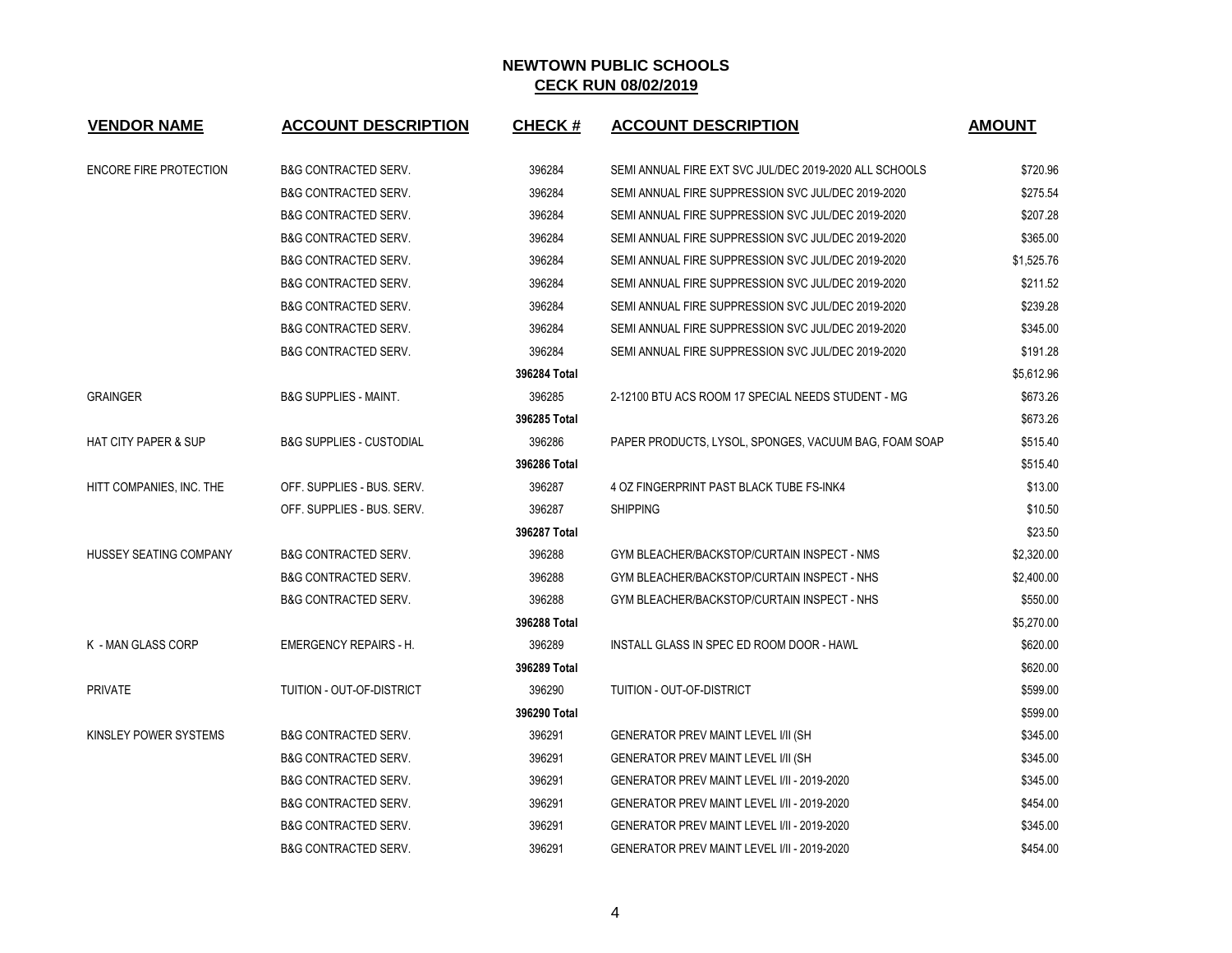| <b>VENDOR NAME</b>               | <b>ACCOUNT DESCRIPTION</b>          | <b>CHECK#</b> | <b>ACCOUNT DESCRIPTION</b>                                         | <b>AMOUNT</b> |
|----------------------------------|-------------------------------------|---------------|--------------------------------------------------------------------|---------------|
| KINSLEY POWER SYSTEMS            | B. & G. REPAIRS - RIS.              | 396291        | <b>GENERATOR BATTERY REPLACE - RIS</b>                             | \$500.09      |
|                                  | B. & G. REPAIRS - M.S.              | 396291        | <b>GENERATOR BATTERY REPLACE - NMS</b>                             | \$510.29      |
|                                  |                                     | 396291 Total  |                                                                    | \$3,298.38    |
| MARAK, JILL                      | <b>INSTR. SUPPLIES - MUSIC</b>      | 396292        | <b>XYLOPHONE PARTS</b>                                             | \$38.95       |
|                                  |                                     | 396292 Total  |                                                                    | \$38.95       |
| MASON W.B. INC.                  | OFF. SUPPLIES - BUS. SERV.          | 396293        | <b>SUPPLIES 2019/20</b>                                            | \$71.97       |
|                                  | OFF. SUPPLIES - BUS. SERV.          | 396293        | COFFEE 2019/20                                                     | \$25.48       |
|                                  | OFF. SUPPLIES - BUS. SERV.          | 396293        | <b>SUPPLIES 2019/20</b>                                            | \$23.08       |
|                                  | OFF. SUPPLIES - BUS. SERV.          | 396293        | COFFEE 2019/20                                                     | \$10.52       |
|                                  | OFF. SUPPLIES - BUS. SERV.          | 396293        | <b>SUPPLIES 2019/20</b>                                            | \$47.15       |
|                                  | OFF. SUPPLIES - BUS. SERV.          | 396293        | <b>SUPPLIES 2019/20</b>                                            | \$13.51       |
|                                  | OFF. SUPPLIES - BUS. SERV.          | 396293        | <b>WATER 2019/20</b>                                               | \$29.95       |
|                                  | INSTR. SUPPLIES - SP. ED. PREK-8    | 396293        | <b>ESY SUPPLIES</b>                                                | \$56.28       |
|                                  | <b>INSTR. SUPPLIES - CLASSROOM</b>  | 396293        | 2 inch view binders for student portfolios. Free ship              | \$405.00      |
|                                  | INSTR. SUPPLIES - CLASSROOM         | 396293        | Watercolor Pans - no shipping                                      | \$71.76       |
|                                  | INSTR. SUPPLIES - SP. ED. PREK-8    | 396293        | THERMAL LAMINATING LOLA                                            | \$113.84      |
|                                  | OFF. SUPPLIES - ADMIN.              | 396293        | <b>COPY PAPER</b>                                                  | \$2,008.00    |
|                                  |                                     | 396293 Total  |                                                                    | \$2,876.54    |
| MELIORA ACADEMY INC.             | TUITION - OUT-OF-DISTRICT           | 396294        | TUITION - OUT-OF-DISTRICT                                          | \$24,750.00   |
|                                  |                                     | 396294 Total  |                                                                    | \$24,750.00   |
| <b>MISSION WATER COMPANY LLC</b> | <b>B&amp;G SUPPLIES - MAINT.</b>    | 396295        | <b>3 BOTTLE FILL STATIONS</b>                                      | \$4,650.00    |
|                                  |                                     | 396295 Total  |                                                                    | \$4,650.00    |
| MOBILE MINI, INC.                | <b>EQUIP RENTAL - SPORTS</b>        | 396296        | <b>CONTAINER RENTAL</b>                                            | \$95.00       |
|                                  | <b>EQUIP RENTAL - SPORTS</b>        | 396296        | <b>CONTAINER RENTAL</b>                                            | \$75.00       |
|                                  | EQUIP RENTAL - SPORTS               | 396296        | <b>CONTAINER RENTAL</b>                                            | \$75.00       |
|                                  | <b>EQUIP RENTAL - B&amp;G</b>       | 396296        | STORAGE CONTAINER RENTAL (E726) 201                                | \$75.00       |
|                                  |                                     | 396296 Total  |                                                                    | \$320.00      |
| MORSE & CO, E.A.                 | <b>B&amp;G SUPPLIES - CUSTODIAL</b> | 396297        | <b>FLOOR WAX - CUST SUPPLIES</b>                                   | \$2,758.38    |
|                                  |                                     | 396297 Total  |                                                                    | \$2,758.38    |
| <b>NASCO</b>                     | INSTR. SUPPLIES - CLASSROOM         | 396298        | Math/science supplies, see attached, dice, mobi kids, frame towers | \$235.13      |
|                                  |                                     | 396298 Total  |                                                                    | \$235.13      |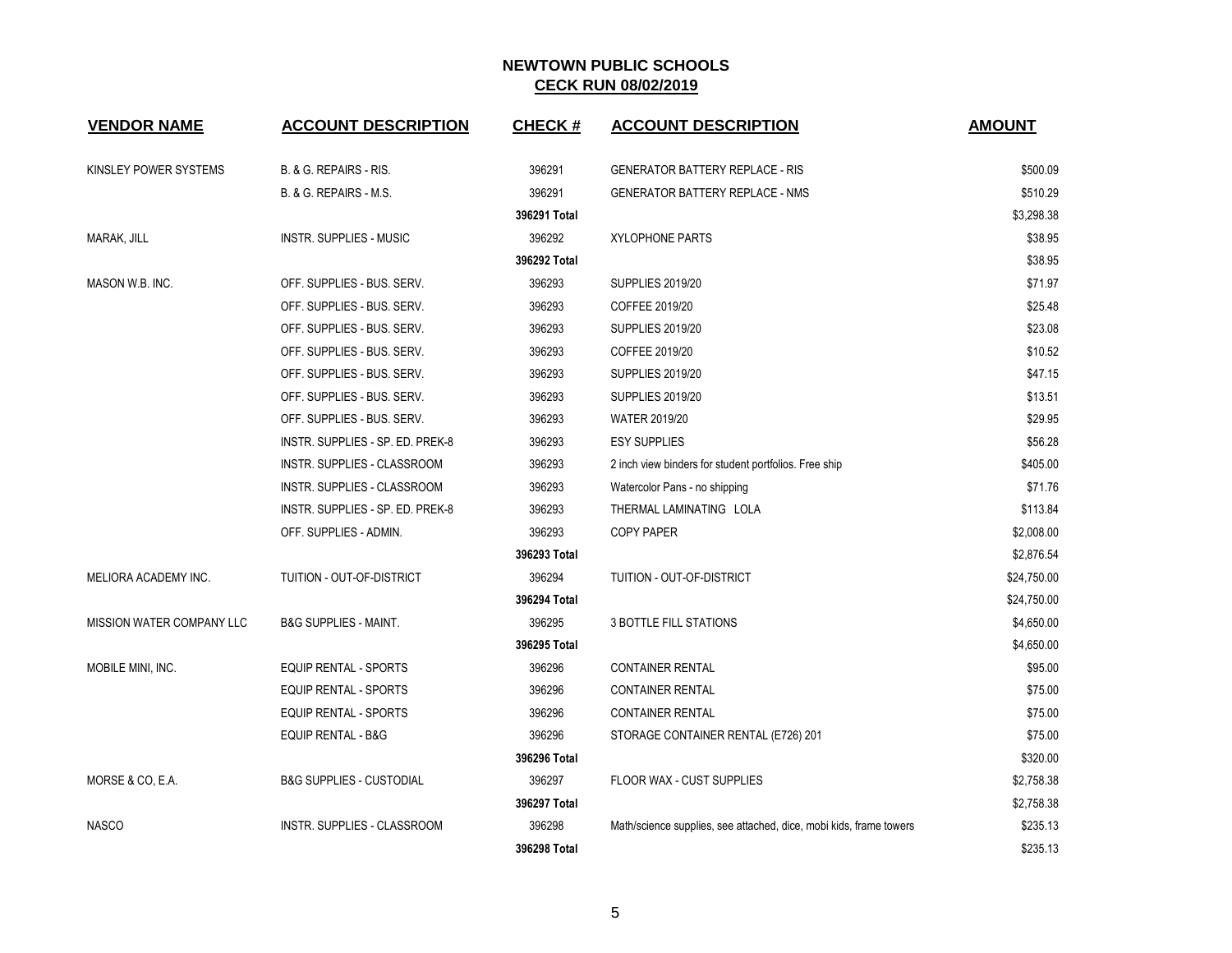| <b>VENDOR NAME</b>            | <b>ACCOUNT DESCRIPTION</b>       | <b>CHECK#</b> | <b>ACCOUNT DESCRIPTION</b>                                  | <b>AMOUNT</b> |
|-------------------------------|----------------------------------|---------------|-------------------------------------------------------------|---------------|
| <b>NCTM</b>                   | MEMBERSHIPS - CLASSROOM          | 396299        | Membership renewal with Teaching Children Mathematics (TCM) | \$89.00       |
|                               |                                  | 396299 Total  |                                                             | \$89.00       |
| NEWTOWN COLOR CENTER          | <b>B&amp;G SUPPLIES - MAINT.</b> | 396300        | POOL PAINT & SUPPLIES3 QUOTES                               | \$1,365.46    |
|                               |                                  | 396300 Total  |                                                             | \$1,365.46    |
| ON-SITE SHREDDING             | INSTR. SUPPLIES - CLASSROOM      | 396301        | SHREDDING SERV 2019/20                                      | \$27.50       |
|                               | CONTRACTED SERV. - BUS. SERV.    | 396301        | SHREDDING SERV 2019/20                                      | \$75.00       |
|                               | OFF. SUPPLIES - ADMIN.           | 396301        | SHREDDING SERV 2019/20                                      | \$30.00       |
|                               | CONTRACTED SERV. - CLASSRM       | 396301        | SHREDDING SERV 2019/20                                      | \$37.50       |
|                               |                                  | 396301 Total  |                                                             | \$170.00      |
| ORNER, MAX                    | TEACHERS - SUMMER PROGRAMS       | 396302        | serv                                                        | \$1,700.00    |
|                               |                                  | 396302 Total  |                                                             | \$1,700.00    |
| REILLY, MEG                   | OFF. SUPPLIES - SUPER.           | 396303        | LUNCH FOR DIRECTOR OPERATION SEARCH                         | \$60.09       |
|                               |                                  | 396303 Total  |                                                             | \$60.09       |
| <b>PRIVATE</b>                | TUITION - OUT-OF-DISTRICT        | 396304        | TUITION - OUT-OF-DISTRICT                                   | \$600.50      |
|                               |                                  | 396304 Total  |                                                             | \$600.50      |
| SCHOOL HEALTH CORPORATION     | INSTR. SUPPLIES - CLASSROOM      | 396305        | School Health Vinyl Premium Exam Gloves, Medium, 100/Box    | \$224.70      |
|                               |                                  | 396305 Total  |                                                             | \$224.70      |
| <b>SCHOOL LIBRARY JOURNAL</b> | CONTRACTED SERV. - LIBRARY       | 396306        | <b>Annual Renewal</b>                                       | \$82.99       |
|                               |                                  | 396306 Total  |                                                             | \$82.99       |
| <b>SCHOOL SPECIALTY</b>       | INSTR. SUPPLIES - CLASSROOM      | 396307        | <b>Lined Colored Paper</b>                                  | \$178.64      |
|                               | INSTR. SUPPLIES - CLASSROOM      | 396307        | Alphabet Bingo - no shipping                                | \$19.10       |
|                               |                                  | 396307 Total  |                                                             | \$197.74      |
| SOUTHBURY PRINTING C          | PRINTING - ADMIN.                | 396308        | PROJECT EMPOWERMENT BOOKLETS                                | \$442.20      |
|                               |                                  | 396308 Total  |                                                             | \$442.20      |
| STATE OF CONNECTICUT          | PROF. SERV. - B. & G.            | 396309        | ELEVATOR CERT RENEWAL - HAWL                                | \$240.00      |
|                               |                                  | 396309 Total  |                                                             | \$240.00      |
| STATE OF CONNECTICUT          | REPAIRS - TRANS.                 | 396310        | REGISTRATION RENEWAL PLATE #AE15372                         | \$111.50      |
|                               |                                  | 396310 Total  |                                                             | \$111.50      |
| <b>TEACHER DIRECT LLC</b>     | INSTR. SUPPLIES - CLASSROOM      | 396311        | Woodland Library Pockets #6997 CTP                          | \$9.48        |
|                               | INSTR. SUPPLIES - CLASSROOM      | 396311        | Zaner Bloser Sentence Strips #ZP5160 PAC                    | \$6.38        |
|                               | INSTR. SUPPLIES - CLASSROOM      | 396311        | Neon Sentence Strips #1733 PAC                              | \$36.40       |
|                               | INSTR. SUPPLIES - CLASSROOM      | 396311        | Bday Pencils #D2267 MSG                                     | \$14.88       |